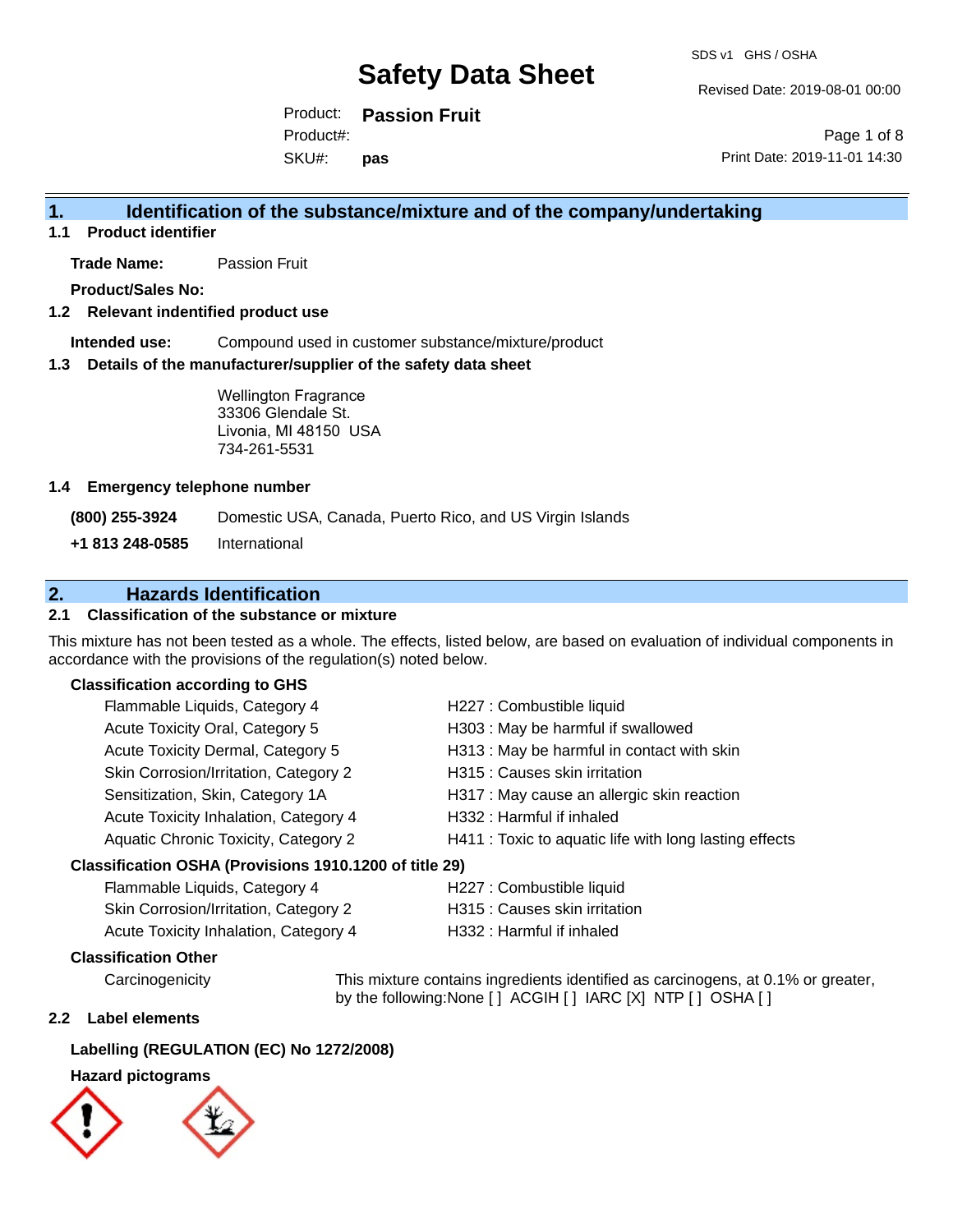Revised Date: 2019-08-01 00:00

Product: **Passion Fruit**

SKU#: Product#: **pas**

Page 2 of 8 Print Date: 2019-11-01 14:30

| <b>Signal Word: Warning</b>     |                                                                                                                                                                |
|---------------------------------|----------------------------------------------------------------------------------------------------------------------------------------------------------------|
| <b>Hazard statments</b>         |                                                                                                                                                                |
| H <sub>227</sub>                | Combustible liquid                                                                                                                                             |
| H303                            | May be harmful if swallowed                                                                                                                                    |
| H313                            | May be harmful in contact with skin                                                                                                                            |
| H315                            | Causes skin irritation                                                                                                                                         |
| H317                            | May cause an allergic skin reaction                                                                                                                            |
| H332                            | Harmful if inhaled                                                                                                                                             |
| H411                            | Toxic to aquatic life with long lasting effects                                                                                                                |
| <b>Precautionary Statements</b> |                                                                                                                                                                |
| <b>Prevention:</b>              |                                                                                                                                                                |
| P235                            | Keep cool                                                                                                                                                      |
| P264                            | Wash hands thoroughly after handling                                                                                                                           |
| P271                            | Use only outdoors or in a well-ventilated area                                                                                                                 |
| P <sub>272</sub>                | Contaminated work clothing should not be allowed out of the workplace                                                                                          |
| P273                            | Avoid release to the environment                                                                                                                               |
| <b>Response:</b>                |                                                                                                                                                                |
| $P302 + P352$                   | IF ON SKIN: Wash with soap and water                                                                                                                           |
| P304 + P312 + P340              | IF INHALED: Call a POISON CENTER or doctor/physician if you feel unwell Remove victim<br>to fresh air and keep at rest in a position comfortable for breathing |
| P312                            | Call a POISON CENTER or doctor/physician if you feel unwell                                                                                                    |
| P333 + P313                     | If skin irritation or a rash occurs: Get medical advice/attention                                                                                              |
| P362                            | Take off contaminated clothing and wash before reuse                                                                                                           |
| P363                            | Wash contaminated clothing before reuse                                                                                                                        |
| P370 + P378                     | In case of fire: Use Carbon dioxide (CO2), Dry chemical, or Foam for extinction. Do not use<br>a direct water jet on burning material                          |
| P391                            | <b>Collect Spillage</b>                                                                                                                                        |
| 2.3<br><b>Other Hazards</b>     |                                                                                                                                                                |

**no data available**

## **3. Composition/Information on Ingredients**

#### **3.1 Mixtures**

This product is a complex mixture of ingredients, which contains among others the following substance(s), presenting a health or environmental hazard within the meaning of the UN Globally Harmonized System of Classification and Labeling of Chemicals (GHS):

| CAS#<br>Ingredient                             | EC#       | Conc.<br>Range | <b>GHS Classification</b> |
|------------------------------------------------|-----------|----------------|---------------------------|
| 84-66-2                                        | 201-550-6 | $40 - 50 \%$   | H316; H402                |
| Diethyl phthalate                              |           |                |                           |
| 8050-15-5                                      | 232-476-2 | 10 - 20 %      | H402; H412                |
| Methyl ester of rosin (partially hydrogenated) |           |                |                           |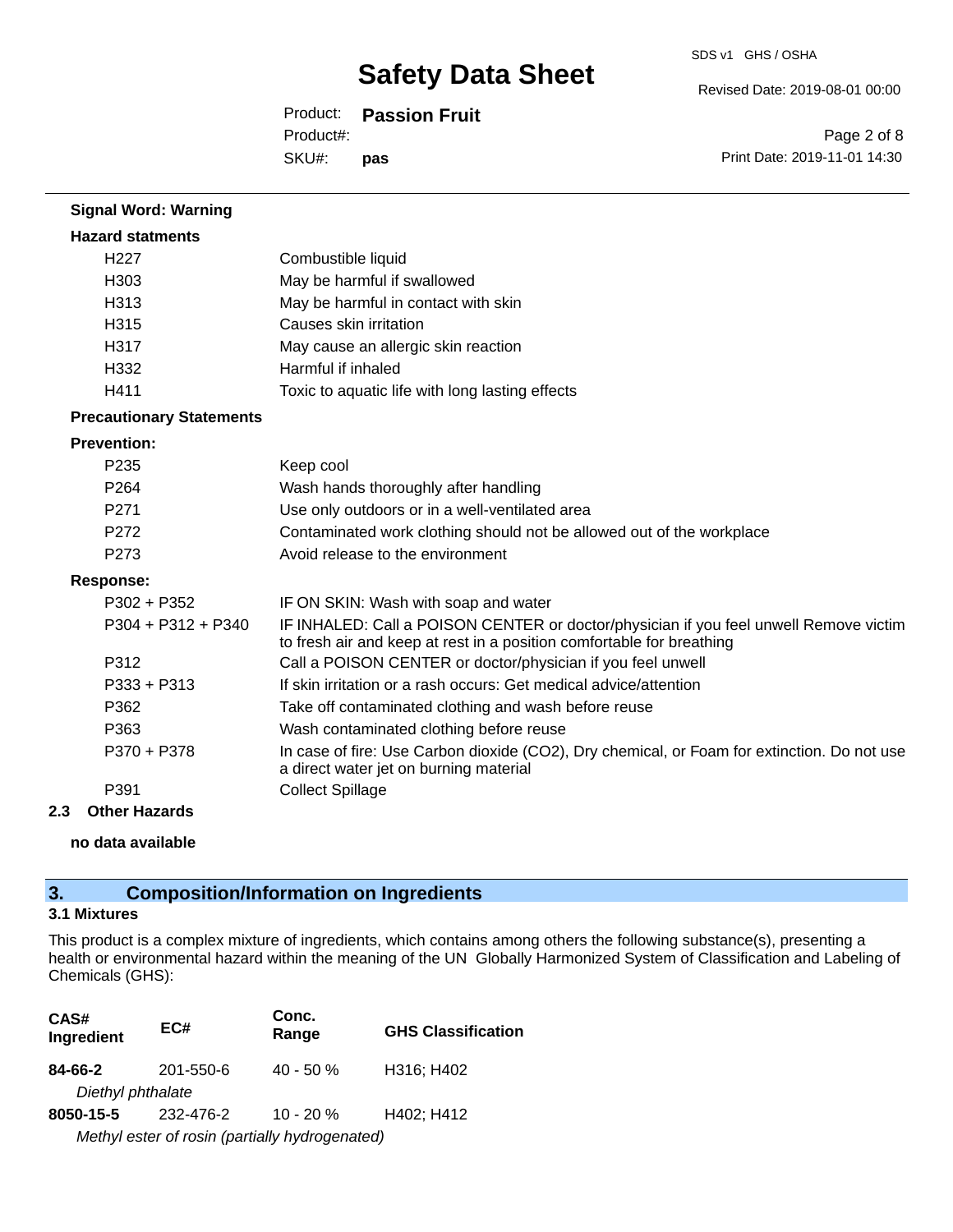SDS v1 GHS / OSHA

Revised Date: 2019-08-01 00:00

## Product: **Passion Fruit**

Product#:

SKU#: **pas**

| Page 3 of 8                  |  |
|------------------------------|--|
| Print Date: 2019-11-01 14:30 |  |

| CAS#<br>Ingredient                                       | EC#                                | Conc.<br>Range                               | <b>GHS Classification</b>           |
|----------------------------------------------------------|------------------------------------|----------------------------------------------|-------------------------------------|
| 5989-27-5                                                | 227-813-5                          | $5 - 10%$                                    | H226; H304; H315; H317; H400; H410  |
| Limonene                                                 |                                    |                                              |                                     |
| 706-14-9                                                 | 211-892-8                          | $2 - 5%$                                     | H316                                |
| gamma-Decalactone                                        |                                    |                                              |                                     |
| 122-40-7                                                 | 204-541-5                          | $2 - 5%$                                     | H303; H316; H317; H401; H411        |
| Amyl Cinnamal                                            |                                    |                                              |                                     |
| 7493-74-5                                                | 231-335-2                          | $2 - 5%$                                     | H302; H312; H315; H317; H319        |
| Allyl phenoxyacetate                                     |                                    |                                              |                                     |
| 103-60-6                                                 | 203-127-1                          | $2 - 5%$                                     | H316                                |
|                                                          | 2-Phenoxyethyl isobutyrate         |                                              |                                     |
| 120-51-4                                                 | 204-402-9                          | $1 - 2%$                                     | H302; H313; H400; H411              |
| <b>Benzyl Benzoate</b>                                   |                                    |                                              |                                     |
| 100-52-7                                                 | 202-860-4                          | $1 - 2%$                                     | H227; H302; H316; H319; H332; H335; |
| Benzaldehyde                                             |                                    |                                              | H401                                |
| $77 - 83 - 8$                                            | 201-061-8                          | $1 - 2%$                                     | H317; H401; H411                    |
|                                                          | Ethyl Methylphenylglycidate        |                                              |                                     |
| 141-97-9                                                 | 205-516-1                          | $1 - 2%$                                     | H <sub>227</sub>                    |
| Ethyl acetoacetate                                       |                                    |                                              |                                     |
| 142-92-7                                                 | 205-572-7                          | $1 - 2%$                                     | H226; H316; H401; H411              |
| Hexyl acetate                                            |                                    |                                              |                                     |
| 121-33-5                                                 | 204-465-2                          | $1 - 2%$                                     | H303; H319                          |
| vanillin                                                 |                                    |                                              |                                     |
| 2705-87-5                                                | 220-292-5                          | $0.1 - 1.0 %$                                | H302; H312; H317; H332; H400; H410  |
|                                                          | Allyl cyclohexylpropionate         |                                              |                                     |
| 80-54-6                                                  | 201-289-8                          | $0.1 - 1.0 %$                                | H227; H302; H315; H317; H361; H401; |
|                                                          | <b>Butylphenyl Methylpropional</b> |                                              | H412                                |
| 31906-04-4                                               | 250-863-4                          | $0.1 - 1.0 %$                                | H317; H402                          |
|                                                          |                                    | Hydroxyisohexyl 3-cyclohexene carboxaldehyde |                                     |
| 5392-40-5                                                | 226-394-6                          | $0.1 - 1.0 %$                                | H313; H315; H317; H319; H401        |
| Citral                                                   |                                    |                                              |                                     |
| See Section 16 for full text of GHS classification codes |                                    |                                              |                                     |

See Section 16 for full text of GHS classification codes which where not shown in section 2

Total Hydrocarbon Content  $(% \mathcal{O}_{N})$  = 6.71

| 4.<br><b>First Aid Measures</b>                 |                                                                                                               |
|-------------------------------------------------|---------------------------------------------------------------------------------------------------------------|
| <b>Description of first aid measures</b><br>4.1 |                                                                                                               |
| Inhalation:                                     | Remove from exposure site to fresh air and keep at rest.<br>Obtain medical advice.                            |
| <b>Eye Exposure:</b>                            | Flush immediately with water for at least 15 minutes.<br>Contact physician if symptoms persist.               |
| <b>Skin Exposure:</b>                           | Remove contaminated clothes. Wash thoroughly with water (and soap).<br>Contact physician if symptoms persist. |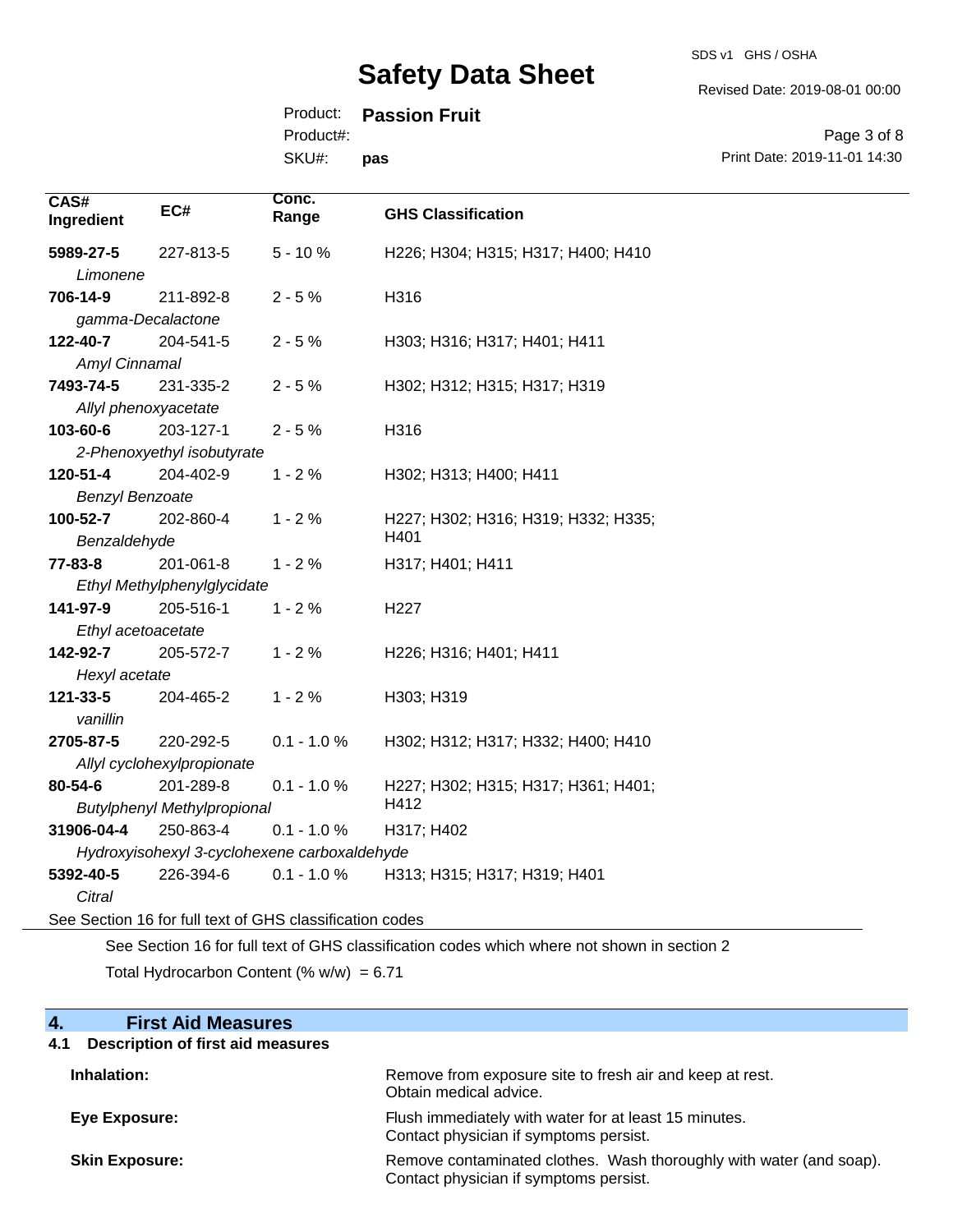SDS v1 GHS / OSHA

Revised Date: 2019-08-01 00:00

| Product:  | <b>Passion Fruit</b> |
|-----------|----------------------|
| Product#: |                      |
| SKU#:     | pas                  |

Page 4 of 8 Print Date: 2019-11-01 14:30

| Ingestion:<br>Most important symptoms and effects, both acute and delayed<br>4.2  | Rinse mouth with water and obtain medical advice. |  |
|-----------------------------------------------------------------------------------|---------------------------------------------------|--|
| <b>Symptoms:</b>                                                                  | no data available                                 |  |
| <b>Risks:</b>                                                                     | Refer to Section 2.2 "Hazard Statements"          |  |
| Indication of any immediate medical attention and special treatment needed<br>4.3 |                                                   |  |
| Treatment:                                                                        | Refer to Section 2.2 "Response"                   |  |
|                                                                                   |                                                   |  |
| 5.<br><b>Fire-Fighting measures</b><br>5.1<br><b>Extinguishing media</b>          |                                                   |  |
| Suitable:                                                                         | Carbon dioxide (CO2), Dry chemical, Foam          |  |
| Unsuitable                                                                        | Do not use a direct water jet on burning material |  |
| 5.2 Special hazards arising from the substance or mixture                         |                                                   |  |
| During fire fighting:<br>5.3 Advice for firefighters                              | Water may be ineffective                          |  |
| <b>Further information:</b>                                                       | Standard procedure for chemical fires             |  |

#### **6. Accidental Release Measures**

#### **6.1 Personal precautions, protective equipment and emergency procedures**

Avoid inhalation and contact with skin and eyes. A self-contained breathing apparatus is recommended in case of a major spill.

#### **6.2 Environmental precautions**

Keep away from drains, soil, and surface and groundwater.

#### **6.3 Methods and materials for containment and cleaning up**

Clean up spillage promptly. Remove ignition sources. Provide adequate ventilation. Avoid excessive inhalation of vapors. Gross spillages should be contained by use of sand or inert powder and disposed of according to the local regulations.

#### **6.4 Reference to other sections**

Not Applicable

### **7. Handling and Storage**

#### **7.1 Precautions for safe handling**

Apply according to good manufacturing and industrial hygiene practices with proper ventilation. Do not drink, eat or smoke while handling. Respect good personal hygiene.

#### **7.2 Conditions for safe storage, including any incompatibilities**

Store in a cool, dry and ventilated area away from heat sources and protected from light in tightly closed original container. Avoid uncoated metal container. Keep air contact to a minimum.

#### **7.3 Specific end uses**

No information available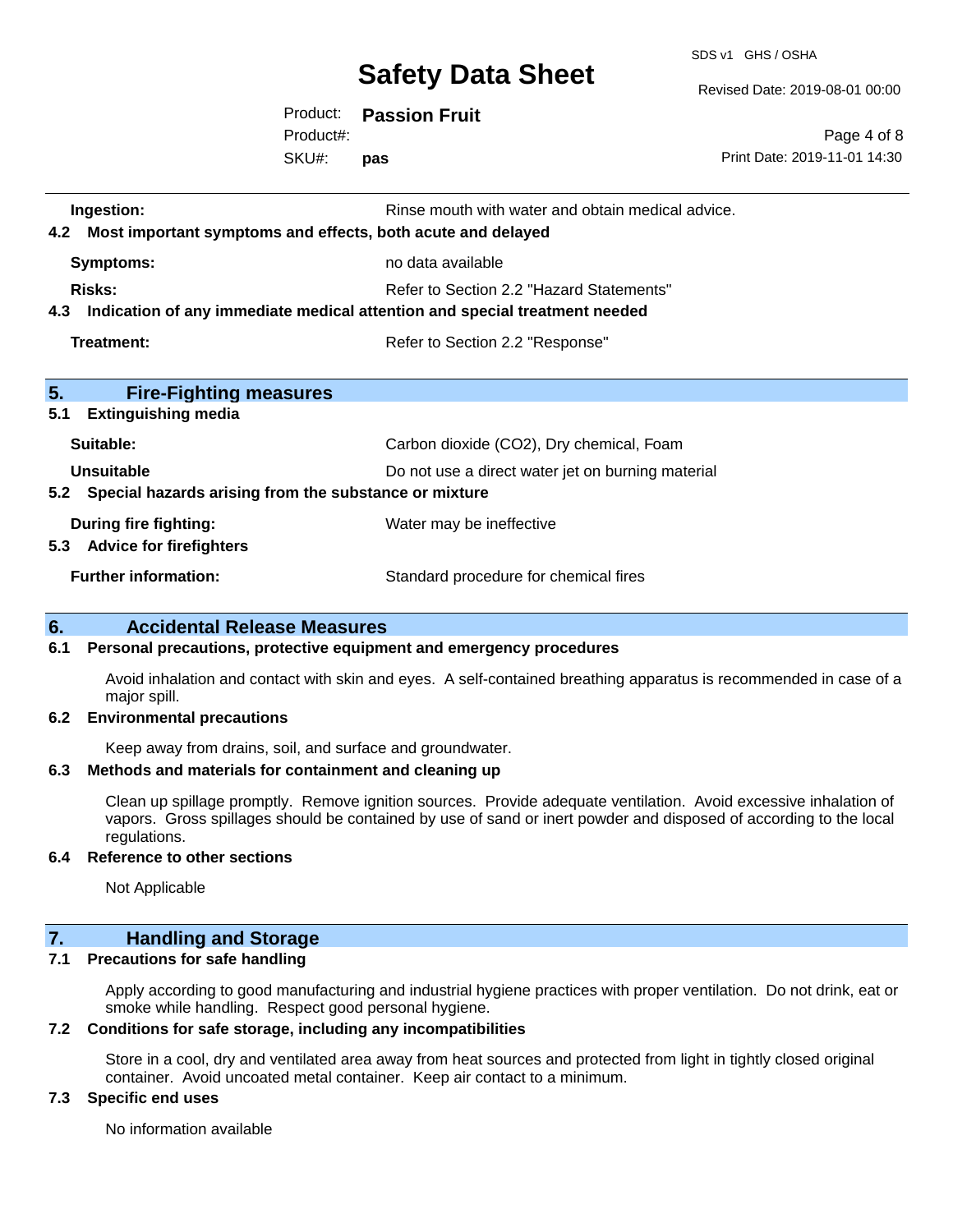Revised Date: 2019-08-01 00:00

Product: **Passion Fruit** SKU#: Product#: **pas**

Page 5 of 8 Print Date: 2019-11-01 14:30

| 8.                      |                                | <b>Exposure Controls/Personal Protection</b>                                                                                             |  |
|-------------------------|--------------------------------|------------------------------------------------------------------------------------------------------------------------------------------|--|
| 8.1 Control parameters  |                                |                                                                                                                                          |  |
| <b>Exposure Limits:</b> |                                |                                                                                                                                          |  |
| <b>Component</b>        |                                | ACGIH<br><b>ACGIH</b><br><b>OSHA</b><br><b>OSHA</b><br>STEL ppm TWA ppm STEL ppm<br>TWA ppm                                              |  |
| 84-66-2                 | Diethyl phthalate              | 5                                                                                                                                        |  |
|                         |                                | <b>Engineering Controls:</b> Use local exhaust as needed.                                                                                |  |
|                         |                                | 8.2 Exposure controls - Personal protective equipment                                                                                    |  |
| Eye protection:         |                                | Tightly sealed goggles, face shield, or safety glasses with brow guards and side shields, etc.<br>as may be appropriate for the exposure |  |
|                         | <b>Respiratory protection:</b> | Avoid excessive inhalation of concentrated vapors. Apply local ventilation where appropriate.                                            |  |
| <b>Skin protection:</b> |                                | Avoid Skin contact. Use chemically resistant gloves as needed.                                                                           |  |

## **9. Physical and Chemical Properties**

### **9.1 Information on basic physical and chemical properties**

| Appearance:                  | Liquid               |
|------------------------------|----------------------|
| Odor:                        | Conforms to Standard |
| Color:                       | Yellow (G6-7)        |
| <b>Viscosity:</b>            | Liquid               |
| <b>Freezing Point:</b>       | Not determined       |
| <b>Boiling Point:</b>        | Not determined       |
| <b>Melting Point:</b>        | Not determined       |
| <b>Flashpoint (CCCFP):</b>   | 163 F (72.78 C)      |
| <b>Auto flammability:</b>    | Not determined       |
| <b>Explosive Properties:</b> | None Expected        |
| <b>Oxidizing properties:</b> | None Expected        |
| Vapor Pressure (mmHg@20 C):  | 0.2960               |
| %VOC:                        | 0.30                 |
| Specific Gravity @ 25 C:     | 1.0380               |
| Density @ 25 C:              | 1.0350               |
| Refractive Index @ 20 C:     | 1.4935               |
| Soluble in:                  | Oil                  |

## **10. Stability and Reactivity**

| 10.1 Reactivity                         | <b>None</b> |
|-----------------------------------------|-------------|
| <b>10.2 Chemical stability</b>          | Stable      |
| 10.3 Possibility of hazardous reactions | None known  |
| <b>10.4 Conditions to avoid</b>         | None known  |
|                                         |             |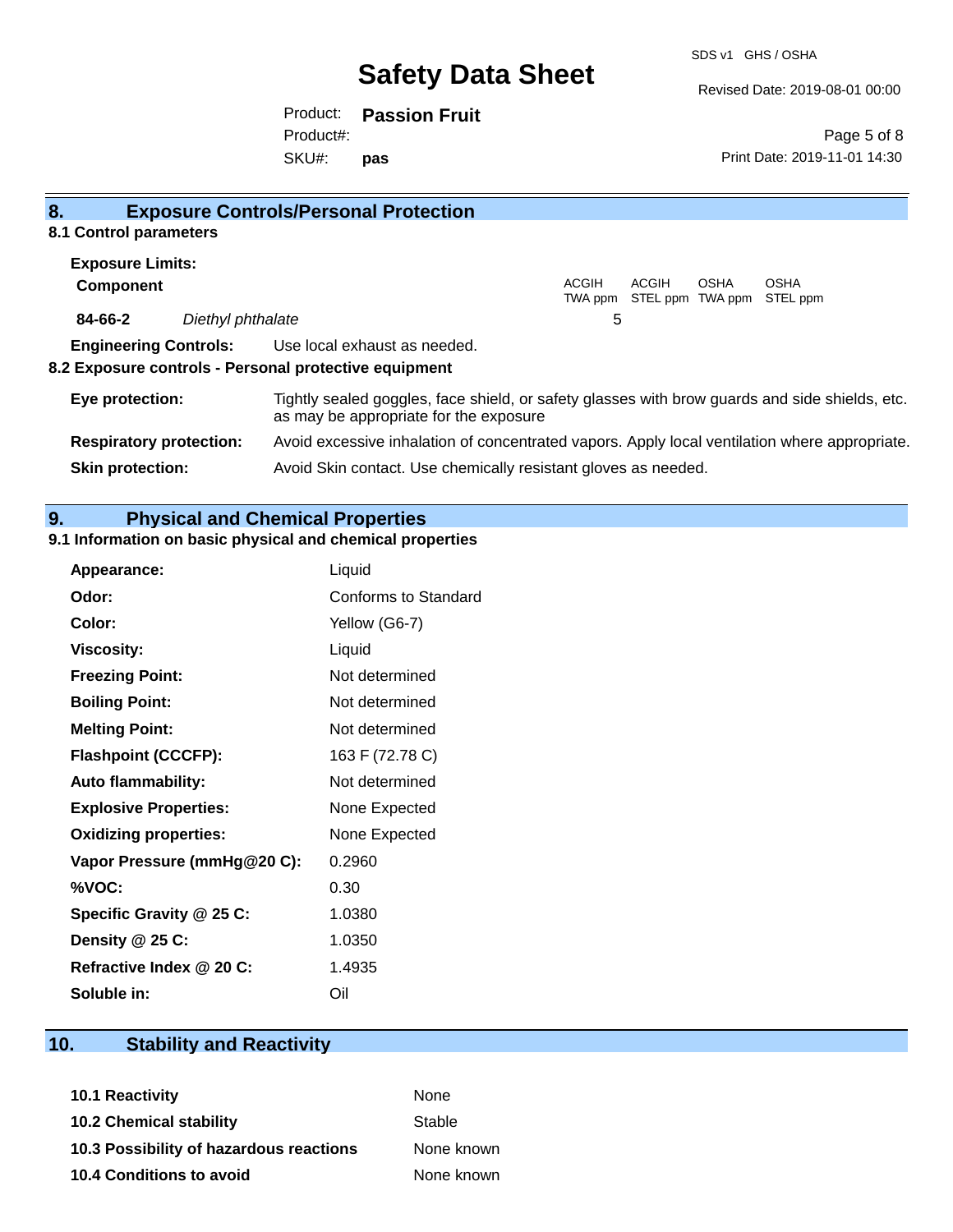SDS v1 GHS / OSHA

Revised Date: 2019-08-01 00:00

Product: **Passion Fruit** SKU#: Product#: **pas**

Page 6 of 8 Print Date: 2019-11-01 14:30

**10.6 Hazardous decomposition products** None known

**10.5 Incompatible materials** Strong oxidizing agents, strong acids, and alkalis

## **11. Toxicological Information**

**11.1 Toxicological Effects**

Acute Toxicity Estimates (ATEs) based on the individual Ingredient Toxicity Data utilizing the "Additivity Formula"

| Acute toxicity - Oral - (Rat) mg/kg                | (LD50: 4010.2926) May be harmful if swallowed            |
|----------------------------------------------------|----------------------------------------------------------|
| Acute toxicity - Dermal - (Rabbit) mg/kg           | (LD50: 4873.3910) May be harmful in contact with skin    |
| Acute toxicity - Inhalation - (Rat) mg/L/4hr       | (LD50: 19.5583) Harmful if inhaled                       |
| <b>Skin corrosion / irritation</b>                 | Harmful if inhaled                                       |
| Serious eye damage / irritation                    | Not classified - the classification criteria are not met |
| <b>Respiratory sensitization</b>                   | Not classified - the classification criteria are not met |
| <b>Skin sensitization</b>                          | May cause an allergic skin reaction                      |
| <b>Germ cell mutagenicity</b>                      | Not classified - the classification criteria are not met |
| Carcinogenicity                                    | Not classified - the classification criteria are not met |
| <b>Reproductive toxicity</b>                       | Not classified - the classification criteria are not met |
| Specific target organ toxicity - single exposure   | Not classified - the classification criteria are not met |
| Specific target organ toxicity - repeated exposure | Not classified - the classification criteria are not met |
| <b>Aspiration hazard</b>                           | Not classified - the classification criteria are not met |

### **12. Ecological Information**

| <b>12.1 Toxicity</b>               |                                                          |  |  |
|------------------------------------|----------------------------------------------------------|--|--|
| <b>Acute acquatic toxicity</b>     | Not classified - the classification criteria are not met |  |  |
| <b>Chronic acquatic toxicity</b>   | Toxic to aquatic life with long lasting effects          |  |  |
| <b>Toxicity Data on soil</b>       | no data available                                        |  |  |
| <b>Toxicity on other organisms</b> | no data available                                        |  |  |
|                                    |                                                          |  |  |
| 12.2 Persistence and degradability | no data available                                        |  |  |
| 12.3 Bioaccumulative potential     | no data available                                        |  |  |
| 12.4 Mobility in soil              | no data available                                        |  |  |
| 12.5 Other adverse effects         | no data available                                        |  |  |

#### **13. Disposal Conditions**

### **13.1 Waste treatment methods**

Do not allow product to reach sewage systems. Dispose of in accordance with all local and national regulations. Send to a licensed waste management company.The product should not be allowed to enter drains, water courses or the soil. Do not contaminate ponds, waterways or ditches with chemical or used container.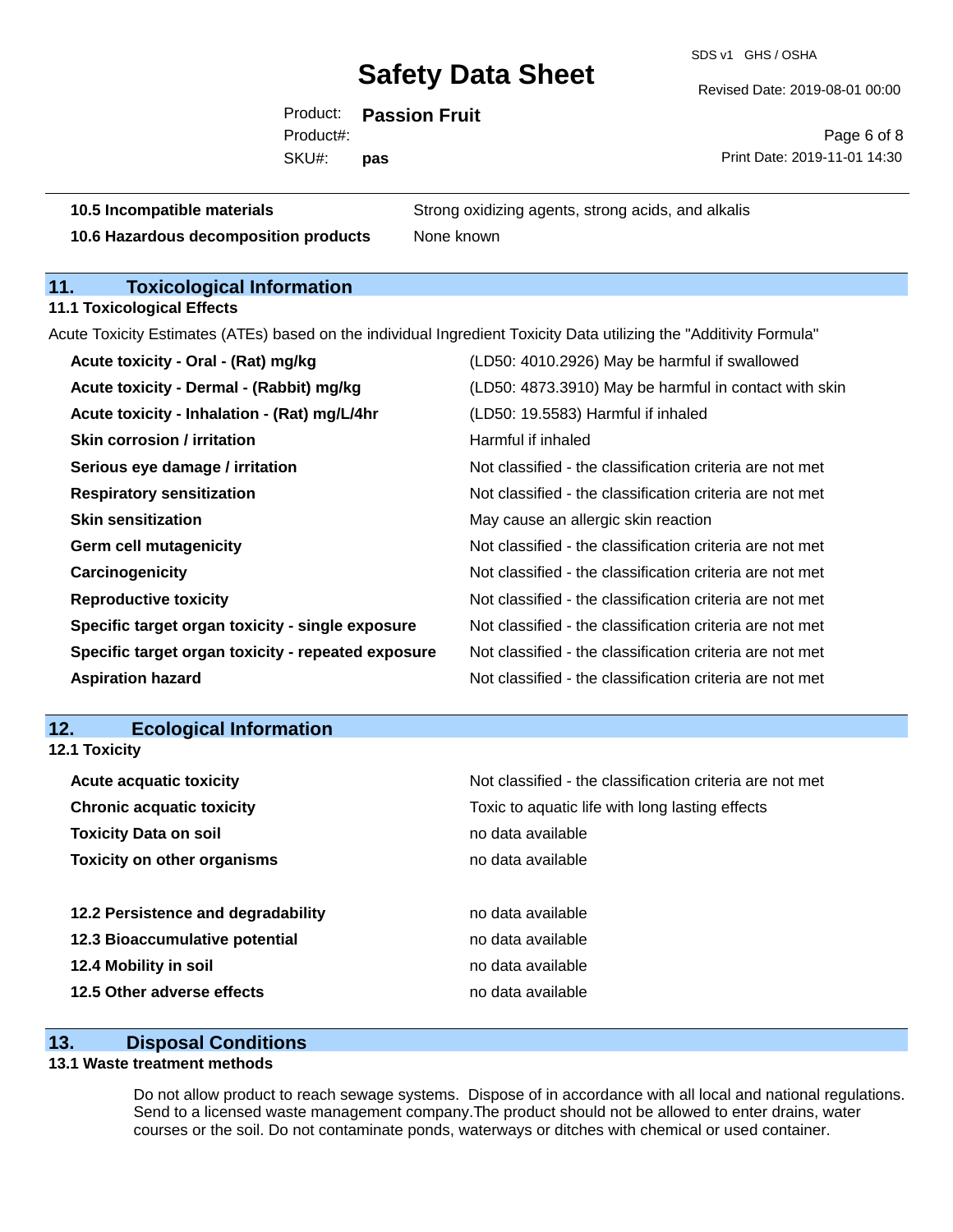SDS v1 GHS / OSHA

Revised Date: 2019-08-01 00:00

Product: **Passion Fruit** SKU#: Product#: **pas**

Page 7 of 8 Print Date: 2019-11-01 14:30

## **14. Transport Information**

| <b>Marine Pollutant</b>                                       | Yes. Ingredient of greatest environmental impact:<br>5989-27-5 : (5 - 10 %) : Limonene |              |                                     |                 |               |
|---------------------------------------------------------------|----------------------------------------------------------------------------------------|--------------|-------------------------------------|-----------------|---------------|
| Regulator                                                     |                                                                                        | <b>Class</b> | <b>Pack Group</b>                   | <b>Sub Risk</b> | UN-nr.        |
| U.S. DOT (Non-Bulk)                                           |                                                                                        |              | Not Regulated - Not Dangerous Goods |                 |               |
| <b>Chemicals NOI</b>                                          |                                                                                        |              |                                     |                 |               |
| <b>ADR/RID (International Road/Rail)</b>                      |                                                                                        |              |                                     |                 |               |
| <b>Environmentally Hazardous</b><br>Substance, Liquid, n.o.s. |                                                                                        | 9            | $\mathbf{III}$                      |                 | <b>UN3082</b> |
| <b>IATA (Air Cargo)</b>                                       |                                                                                        |              |                                     |                 |               |
| <b>Environmentally Hazardous</b><br>Substance, Liquid, n.o.s. |                                                                                        | 9            | $\mathbf{III}$                      |                 | <b>UN3082</b> |
| <b>IMDG (Sea)</b>                                             |                                                                                        |              |                                     |                 |               |
| <b>Environmentally Hazardous</b><br>Substance, Liquid, n.o.s. |                                                                                        | 9            | $\mathbf{III}$                      |                 | UN3082        |

| 15.                                       | <b>Regulatory Information</b> |                |                                                                                                 |
|-------------------------------------------|-------------------------------|----------------|-------------------------------------------------------------------------------------------------|
| <b>U.S. Federal Regulations</b>           |                               |                |                                                                                                 |
| <b>TSCA (Toxic Substance Control Act)</b> |                               |                | All components of the substance/mixture are listed or exempt                                    |
| 40 CFR(EPCRA, SARA, CERCLA and CAA)       |                               |                | This product contains the following components:                                                 |
| 84-66-2                                   | $201 - 550 - 6$ 40 - 50 %     |                | Diethyl phthalate                                                                               |
| <b>U.S. State Regulations</b>             |                               |                |                                                                                                 |
| <b>California Proposition 65 Warning</b>  |                               |                | This product contains the following components:                                                 |
| 123-35-3(NF 204-622-5 0.1 - 1.0 %         |                               |                | beta-Myrcene (Natural Source)                                                                   |
| 89-82-7                                   | $201 - 943 - 2 \leq 10$ ppm   |                | Pulegone (Natural Source)                                                                       |
| <b>Canadian Regulations</b>               |                               |                |                                                                                                 |
| <b>DSL</b>                                |                               |                | 99.95% of the components are listed or exempt. The following<br>components are NOT on the List: |
| IFF#3076211                               |                               | $0.01 - 0.1\%$ | Fir Essence OLIFFAC 0110 (IFF Compound)                                                         |
| 815580-59-7 453-570-1                     |                               | $\leq$ 11 ppm  | 3-Cyclohexene-1-carboxylic acid, 2,6,6-trimethyl-, methyl ester                                 |

## **16. Other Information**

### **GHS H-Statements referred to under section 3 and not listed in section 2**

| <b>Total Fractional Values</b>                              |                                                          |
|-------------------------------------------------------------|----------------------------------------------------------|
| H410 : Very toxic to aquatic life with long lasting effects | H412 : Harmful to aquatic life with long lasting effects |
| H401 : Toxic to aquatic life                                | H402 : Harmful to aquatic life                           |
| H361 : Suspected of damaging fertility or the unborn child  | H400 : Very Toxic to aquatic life                        |
| H319 : Causes serious eye irritation                        | H335 : May cause respiratory irritation                  |
| H316 : Causes mild skin irritation                          | H317 : May cause an allergic skin reaction               |
| H304 : May be fatal if swallowed and enters airways         | H312: Harmful in contact with skin                       |
| H226 : Flammable liquid and vapour                          | H302: Harmful if swallowed                               |